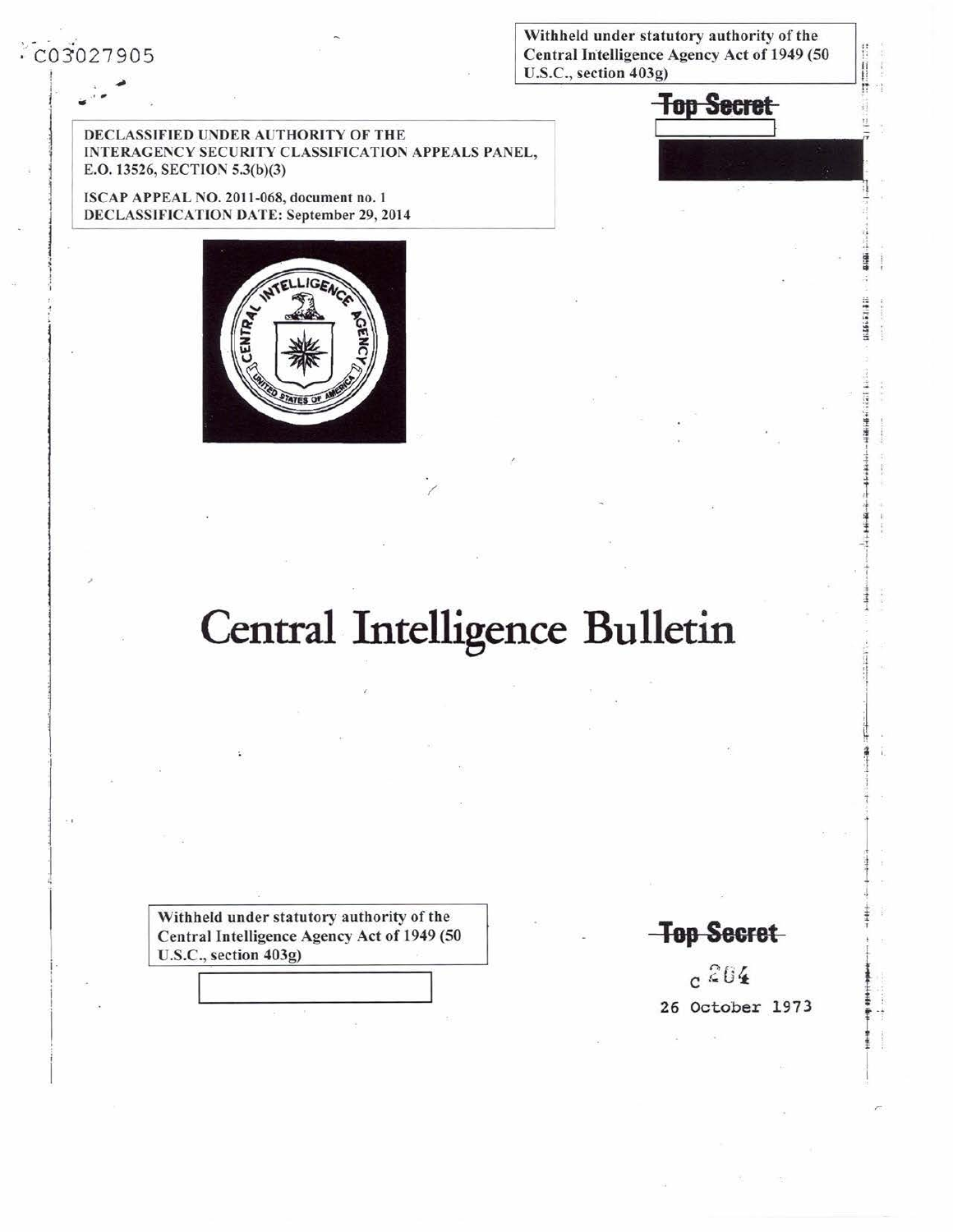C0 3 027905

## TOP SECRET I

Withheld under statutory authority of the Central Intelligence Agency Act of 1949 (50 U.S.C., section 403g)

GREECE: Prime Minister Markezinis' efforts to induce former political leaders to participate in the next election have failed so far, but the government still expects to go ahead with the election.

Most of the former civilian leaders have yet to take a final position on whether to participate in the election. The junta will soon decree a law on political parties, and these former leaders may be waiting to see what kind of parties will be permitted before committing themselves. Ex-prime minister Kanellopoulos, however, last week firmly rejected<br>Markezinis' offer to participate in politics under the present constitution, stating that his position<br>toward the junta was unchanged. Ex-minister and Center Union leader Mavros has also expressed disdain for the "Markezinis solution." Some younger politicians, however, apparently have an interest in participating.

Markezinis, in a recent interview in Le Monde, has also issued an invitation to Ilias Iliou of a formerly legal communist-front party to participate in the elections--provided, of course, that his party would renounce any attempt to overthrow the existing political and economic order. Earlier re porting has indicated that Markezinis believes that the leftists want to participate in the election under some thin disguise like the old United Demo cratic Left, and that such participation should be encouraged.

The prime minister, in the same interview, also said that he favored legalization of the Greek Communist Party. Any movement to restore the Greek Communist Party to legal status would, of course, be met with solid opposition from the military.<br>Greek Armed Forces chief Zagorianakos, however, re-<br>portedly took a relaxed attitude toward Markezinis' remarks, laughingly suggesting that it was some sort of "smoke screen."

25X1, E.O.13526

1 the prime minister's provocative comments are largely intended to generate political discussion and demonstrate that the present transitional phase of government is legitimate and healthy and will lead eventually to stable parliamentary democracy.

(continued)

7

26 Oct 73 Central Intelligence Bulletin

TOP SECRET

Withheld from public release under §6 of the National Security Act of 1959, 50 U.S.C. 3605 (P.L. 86-36)